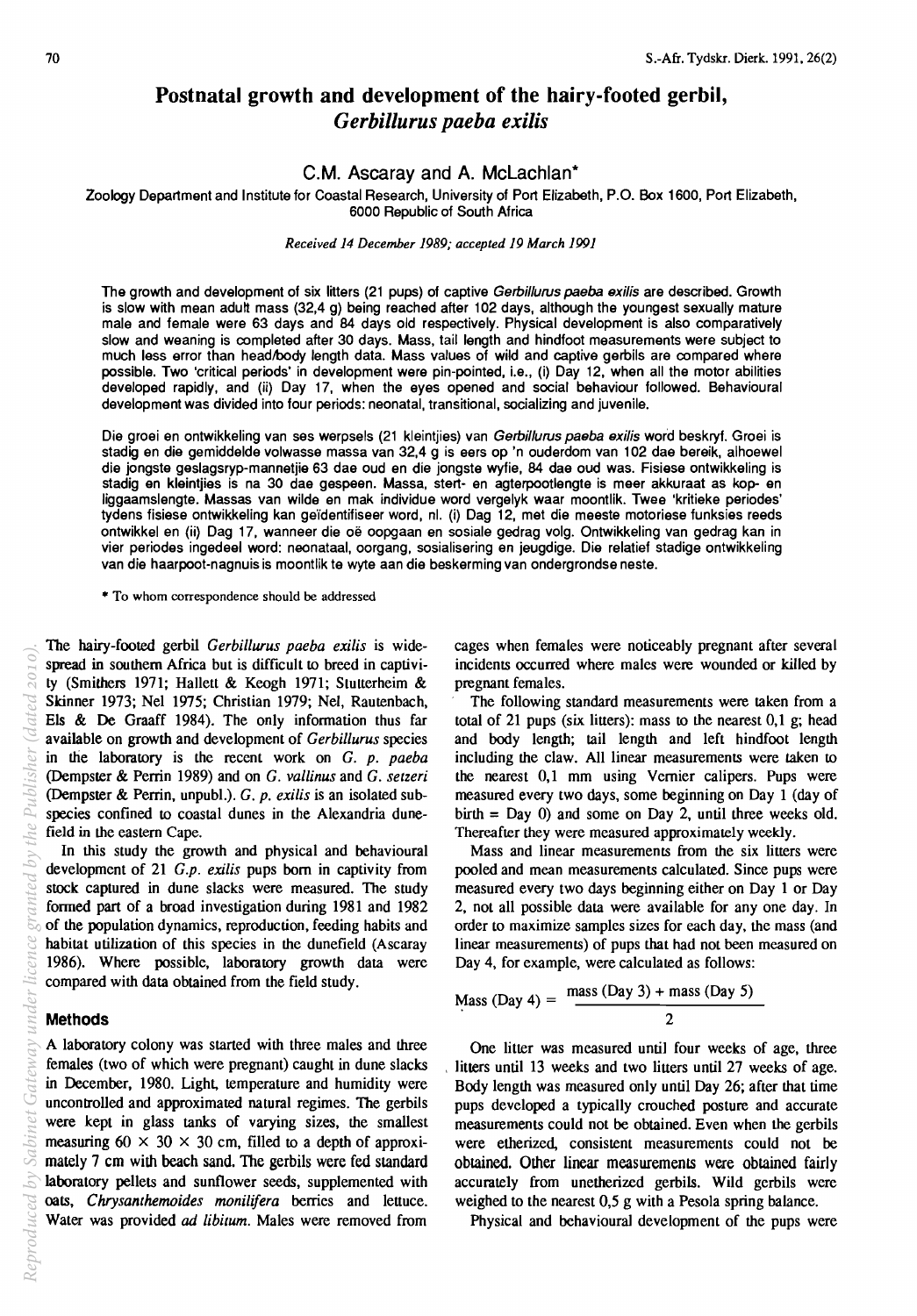observed at the same time intervals as growth. The physical development of the pelage, limbs, eyes, ears, teeth and reproductive organs was noted. Behavioural observations were made with regard to feeding, locomotion, audible vocalization, grooming, exploration and sexual behaviour. Depth perception was noted by placing the pups near the edge of a surface above the ground and noting their reaction. The righting reflex was tested by placing the pups on their backs on a flat surface and noting whether they were able to right themselves.

#### **Results and Discussion**

## **Growth**

Eleven litters comprising 38 pups were born in the laboratory. The first five litters were used to establish a laboratory colony (two litters were eaten by their parents). Baker & Meester (1977) attributed the killing of young *Praomys natalensis* by their parents to disturbance and handling of the litters. However, G. *p. exilis* individuals born in the laboratory appeared to be more tolerant of disturbance, and six subsequent litters (21 pups), five of them born to laboratory-reared females, were measured without mortality or overt ill effect. Litter size was  $3.5 \pm$ 1,4 (mean ± *SD)* compared to 4,1 recorded by Nel *et al.*  (1984) and 4,6 by Dempster & Perrin (1989) for  $G.$   $p.$ *paeba.* 

Mass and linear measurements (Figures 1-5) are not all based on the total 21 pups. However, sample size for any one day was never less than five for any of the measurements. Minimum, maximum and mean measurements are shown, to give an indication of variance.

#### Mass

The increase in mean mass of G. *p. exilis* pups from birth until 193 days (26 weeks) of age is shown in Figure 1. Percentage daily increase in mass from birth until 21 days is depicted in Figure 2. Mean mass on Day 1 was 2,3 g, 7% of the average adult mass. Dempster & Perrin (1989) recorded a mean birth mass of G. *p. paeba* of 1,9 g.

The young grew rapidly until they were 18 days old (Figure 1), but there was a slight decrease in mass on Days 20 and 21 associated with the onset of weaning. Nel & Stutterheim (1973) and Panagis & Nel (1981) recorded a reduction in growth rate associated with weaning in *Desmodillus auricularis* and *Thamnomys dolichurus,* respectively. The percentage mass increase of the G. *p. exilis* pups was highest (22%) on Day 2, and declined with increasing age (Figure 1). Mass increase was less rapid after Day 26 when the pups weighed 50% of adult body mass. It required a further 76 days to reach mean field adult mass. Minimum and maximum values differed from the mean mass by an average 16% and 15% respectively.

It was not clear when to infer that adult mass had been attained as the gerbils increased in mass throughout the study (193 days, Figure 1), although sexual maturity was reached at 60-90 days (asymptote is approximated at about 90 days). Mean mass of adult males recorded during the field study (breeding and non-breeding) was 32,4 g. Female mass values were not used to determine maturity as they are subject to much variation owing to pregnancy (Krebs 1966; Ny ton 1974). Adult mass of G. *p. paeba* is given by Christian (1980) as 20-30 g, whereas Smithers (1971) records average mass of 38 males and 38 females from different localities in Botswana as 26,8 g and 26,0 g respectively. De Graaff (1981) records the average mass of 11 males as 27,7 g and eight females as 27,0 g. Neither of the two latter authors makes any distinction between adults and juveniles, while Christian does not state how his figures were derived. A mass of 32,4 g for adult male G. *p. exilis* in the Alexandria dunefield is believed to be accurate, since it is based on a large sample size (181) and specifically



Figure 1 Increase in mass with age of laboratory-bred G.  $p$ . exilis pups ( $n = 21$ ).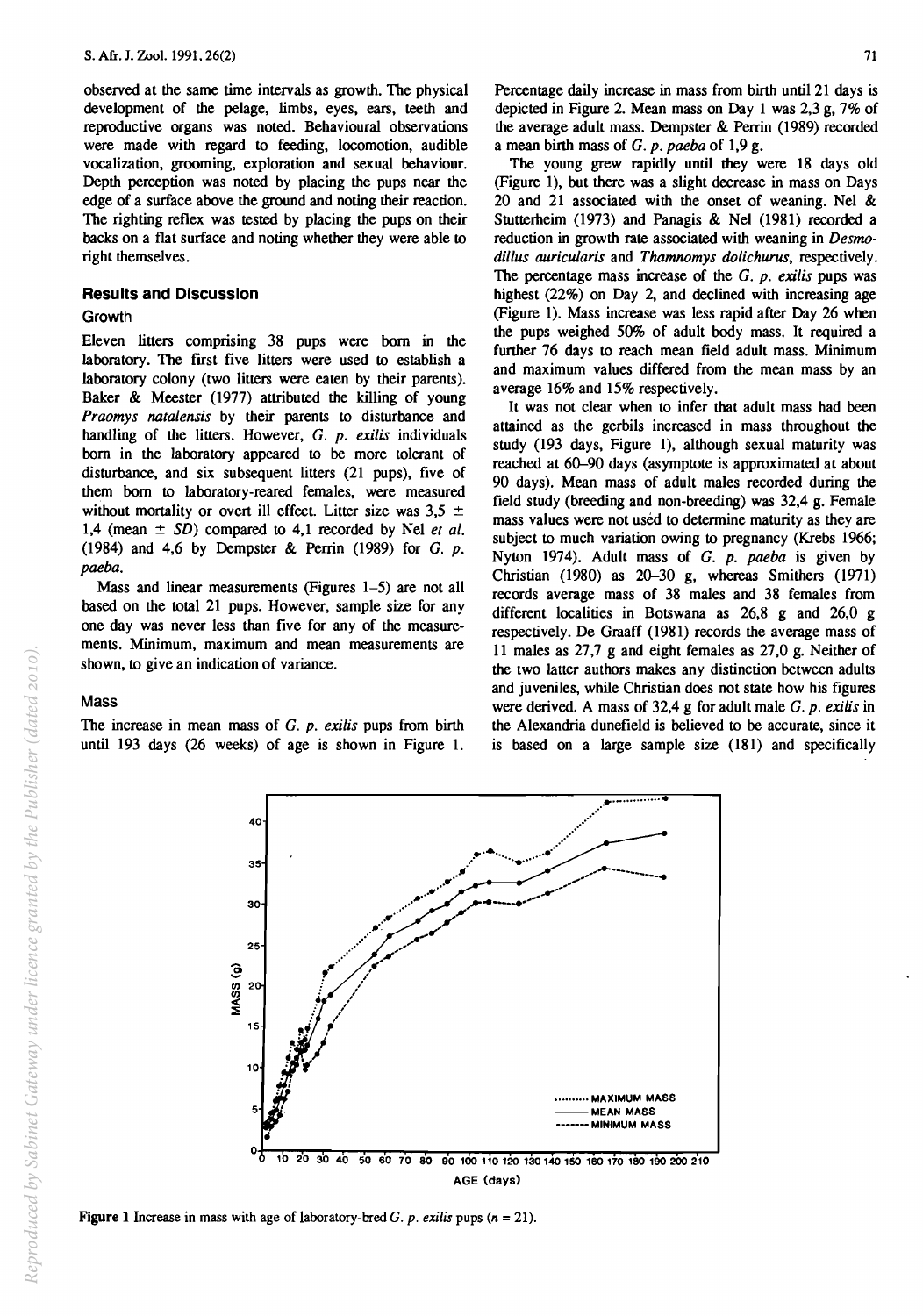

Figure 2 Mass and percentage mass increase of *G.* p. *exilis* pups from birth to weaning.

it is based on a large sample size (181) and specifically excludes juveniles. This seems significantly higher than other subspecies and may have ecological or phylogenetic implications. G. p. *exilis* pups in the laboratory reached this mass after approximately 102 days.

#### Linear measurements

Increases in head and body length, tail length and hindfoot length of G. p. *exilis* pups are shown in Figures 3, 4 and 5. Morris (1972) states that body length is difficult to measure accurately since the body can be stretched out to a variable

degree, while Jewell & Fullagar (1966) have found head/ body length almost impossible to standardize among observers working on dead rodents. Mean head/body length of the gerbil pups on Day 1 was 29,6 mm, or approximately 31% of adult size. By Day 26 average head/body length was 65,0 mm. Average head/body lengths of G. p. paeba are generally 93-97 mm (Smithers 1971; De Graaff 1981). Assuming a mean adult head/body length of 94 mm for G. p. *exilis* in the Alexandria dunefield, the pups appear to have completed about 67% of their growth by Day 26.

Jewell & Fullagar (1966) found tail length to be subject to much less error than head/body length as is reflected by the smoother curve in Figure 4. Mean tail length on Day 1 was  $13.3$  mm, or  $11\%$  of the adult length. Growth of the tail appears to have been completed by Day 102, when the



Figure 3 Increase in head and body length of laboratory·bred *G.*  p. *exilis* pups (n = 21).



Figure 4 Increase in tail length with age of laboratory-bred G. p. exilis pups  $(n = 21)$ .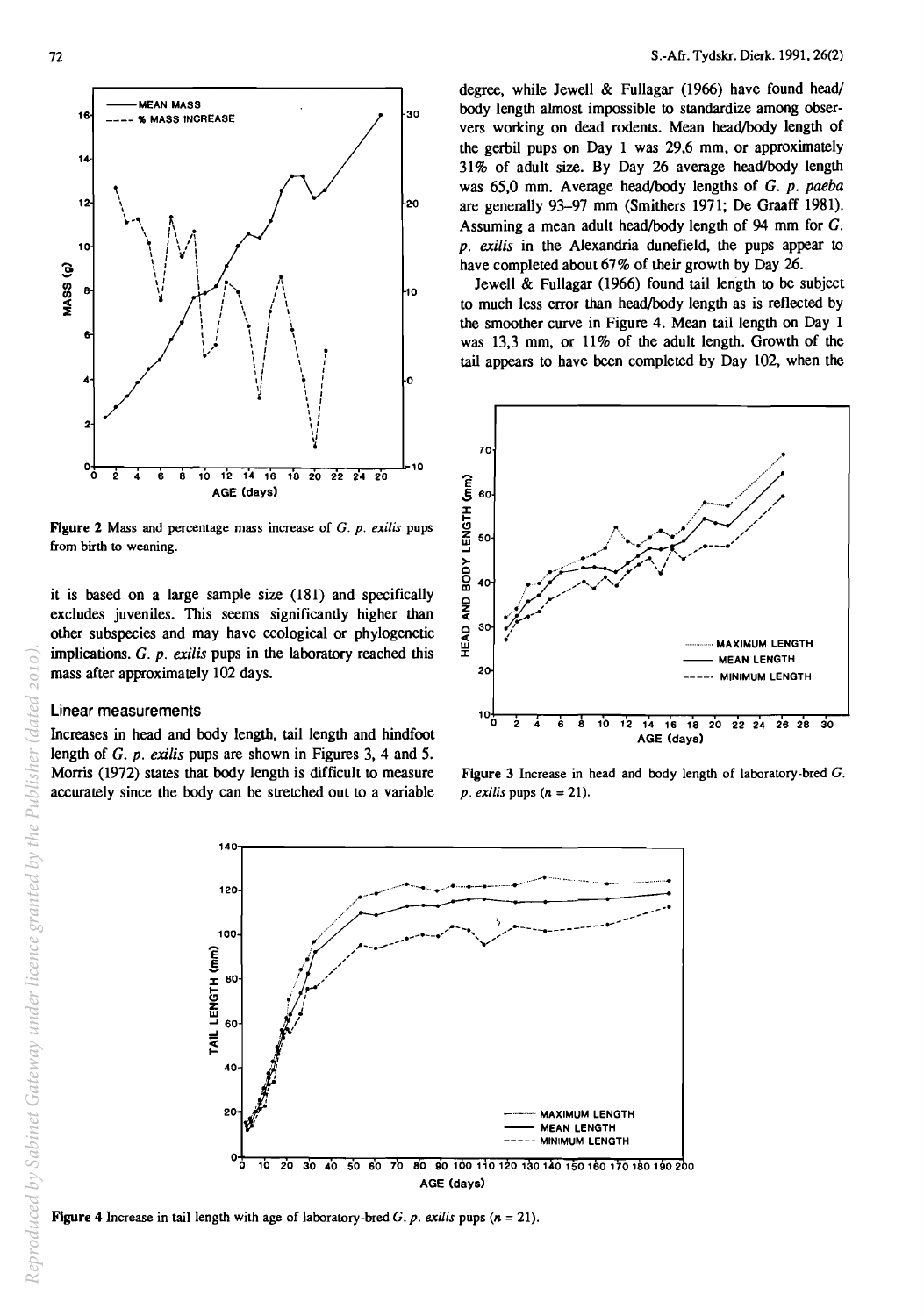mean tail length was 116.5 mm. Smithers (1971) gives tail lengths ranging 102-125 mm for Botswana specimens of G. p. paeba. De Graaff (1981) quotes mean values of 109 mm for males and 110 mm for female G. p. paeba. Again. neither author specifies whether these are adult measurements only. so that a strict comparison is impossible.

Hindfoot length of the gerbil pups at birth was 7.7 mm, approximately 27% of adult size. The hindfoot reached its maximum length after approximately 53 days (Figure 5), when the mean length was 28,1 mm. Smithers (1971) gives an average value of 27,0 mm for Botswana specimens (range: 25-29 mm), while De Graaff (1981) gives mean values of 26 mm and 27 mm for G. p. paeba males and females respectively.

## Comparison of laboratory and field growth

Growth. as represented by an increase in mass. may be



Figure 5 Increase in hind-foot length with age of laboratory-bred G. p. *exilis* pups *(n* = 21).

influenced by several factors. such as the time of year litters are born and by population density (Delany 1976). Retardation of growth and even mass loss during unfavourable times of the year have been reponed for several mammal species (Morris 1972; Davis 1973; Chidumayo 1980). Young born late in the breeding season may be influenced by unfavourable environmental conditions. Since laboratory conditions are generally much more constant than field conditions, growth in the laboratory and in the field may be quite different.

Growth in the field and the laboratory could not be directly compared in the present study, since live individuals in the field could not be aged. However, mass at weaning appears to be similar for captive and wild individuals. Weaning is complete at 30 days of age in G. p. *exilis.* The mean mass of captive gerbils at 30 days was 18,5 g (range: 13,7-21,8 g). The nine smallest individuals  $( $20$  g)$ captured in the field had an average mass of 17 g (range:  $13-19$  g).

Wild individuals underwent several fluctuations in mass before reaching average adult size. The growth of eight wild individuals is represented in Figure 6. Only males and non-parous females were used, thus eliminating any fluctuations owing to pregnancy. All eight gerbils were trapped for the first time as juveniles. After an initial period of regular growth, most individuals experienced changes in mass of several grams over three weeks. These fluctuations were possibly due to lower temperatures and/or a poorer food supply during the autumn and winter months. The sharp rise in mass of individuals from June 1981 - July 1981 may be due partly to the attainment of reproductive status, which is a distinct seasonal event. Large mass fluctuations did not occur in captive individuals, presumably as a result of the more constant conditions.

## Physical development

At birth the young were naked and pink in colour (Figure 7). The sutures of the skull, and the viscera, were visible through the translucent skin and the only hair present was in the form of vibrissae. The eyes and ears were closed and



Figure 6 Growth of wild G. *p. exilis* individuals. Time intervals between samples = 3 weeks.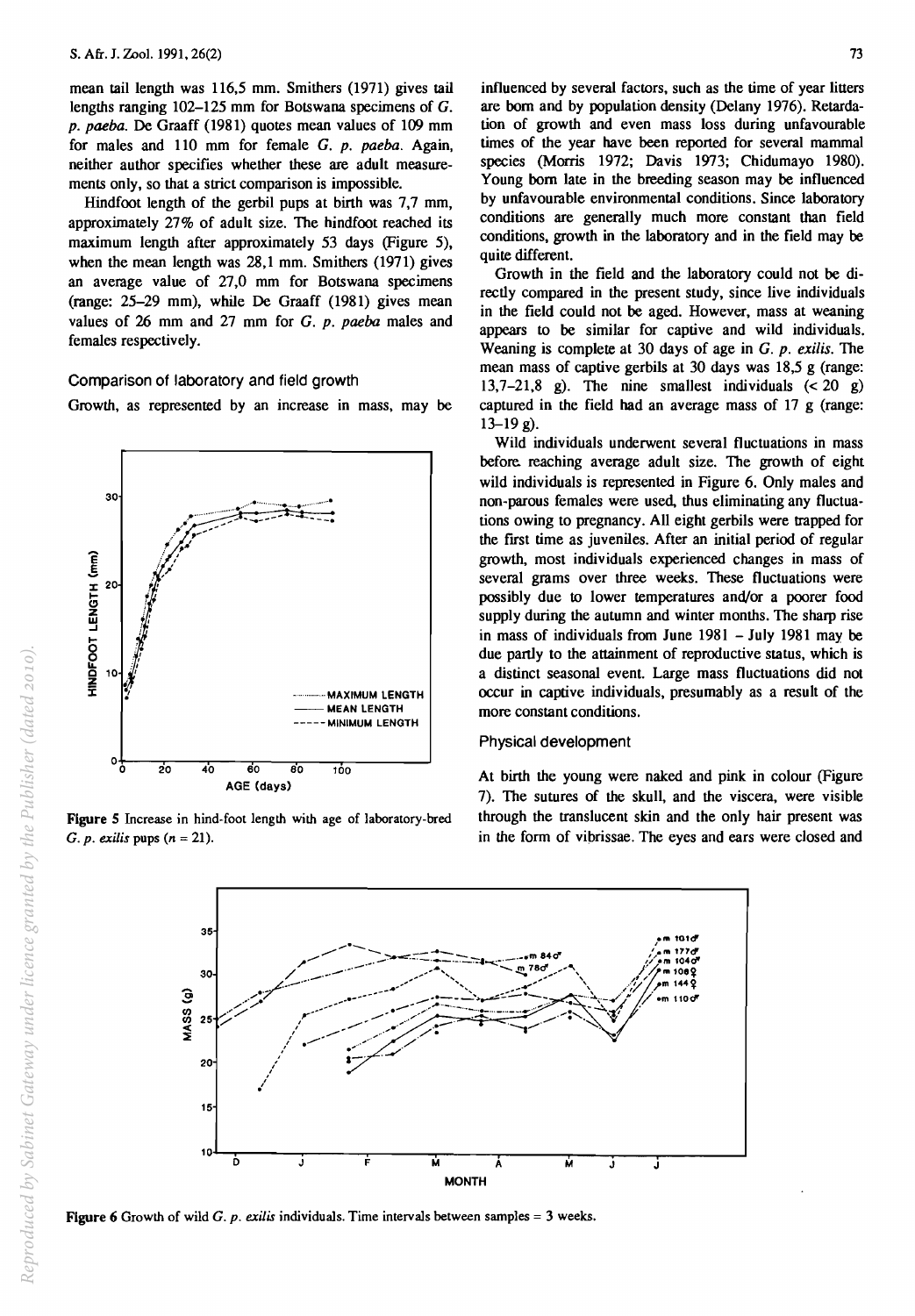

Figure 7 Physical development of laboratory-reared G. p. *exilis* pups.

no teeth were present. The toes were fleshy and fused together.

A grey pigmentation became visible on the dorsal surface of the body on Day 4 in one litter and was present by Day 5 in the other litters. By Day 7 the dorsal and ventral surfaces of the pups' bodies were covered with very sparse, spiky hairs and the internal organs were no longer visible through the skin. By Day 10 all the pups had a thick, glossy covering of buff dorsal fur, while their ventral surfaces and the upper sides of the feet and tail were covered with sparse hairs. The ventral surfaces of the feet were naked. From Day 11 (average: Day 12) the characteristic white markings on the sides of the body and on the cheeks became noticeable. Feet were fully furred dorsally on Day 12, and tails on Day 13. Muzzles were the last to become haired, usually by Day 19. By Day 10 the white ventral hair was very dense. Although the pelage was complete by 21 days of age, the pups were easily distinguished from adults by their colouring. Adult G. p. exilis had a reddish tinge to the dorsal fur, while juveniles were a buff colour. The first time pups were noticed to have acquired the adult colouring was on Day 79.

Nails were present at birth. The toes began to separate from Day 7 onwards, the outermost toes of the fore- and hindfeet separating first. By Day 10 the toes of all pups were unfused. The hindlegs were large and ungainly from Day 12, but by Day 22 they once more looked in proportion to the body.

By Day 8 the eye slits were dark and very noticeable. The eyes of most pups began opening on Day 14 and all had eyes fully open by Day 17. However, in one litter the pups' eyes only began opening on Day 17 and were fully open on Day 22.

The ear pinnae, which were fleshy and folded at birth, unfolded on Days 5-7. Pups began responding to sound on Day 15, with all pups' ears being open by Day 17.

Incisors became visible as early as Day 9 in one litter, but were erupted by Day 13 in all pups.

Mammae became apparent in young females on Day 10. A female gave birth to a litter on Day 105: subtracting 21 days gestation, gives the age of successful mating of this female as 84 days. The first pup with scrotal testes was recorded on Day 53. The first successful mating of a male pup, which had been housed with females from birth, took place at 63 days of age. This suggests sexual maturity at 60-90 days. The earliest recorded age at breeding of 84 days for female G. p. *exilis* is considerably greater than ages recorded for other species in southern Africa. Brooks (1974) found the mean age at reproductive maturity to be 65 days in female *Rhabdomys pumilio.* Baker & Meester (1977) found that female *Praomys natalensis* can mate successfully from 54 days, and *Mus minutoides* is reproductively active at 42 days (Willan & Meester 1978).

#### Behavioural development

Behavioural development has been seperated into the four natural periods described by Williams & Scott (1953) for house mice, and adopted generally (Brooks 1974; Baker & Meester 1977; Willan & Meester 1978; Brooks & Htun 1980; Panagis & Nel 1981). These four periods are: neonatal, transitional, socialization and ju venile period.

The neonatal period is characterized mainly by physical development, with little development of behavioural patterns taking place (Figure 8) (Williams & Scott 1953). In G. p. *exilis* pups, it extends from birth to Day 6. At birth the pups exhibited little movement except for a feeble crawling action and were unable to right themselves. They emitted faint squeaking noises. Dempster  $&$  Perrin (in press) recorded ultrasounds (50-60 kHz) made by G. vallinus and G. *setzeri* pups. From Day 3 onwards, the young crawled actively when removed from the nest, still dragging their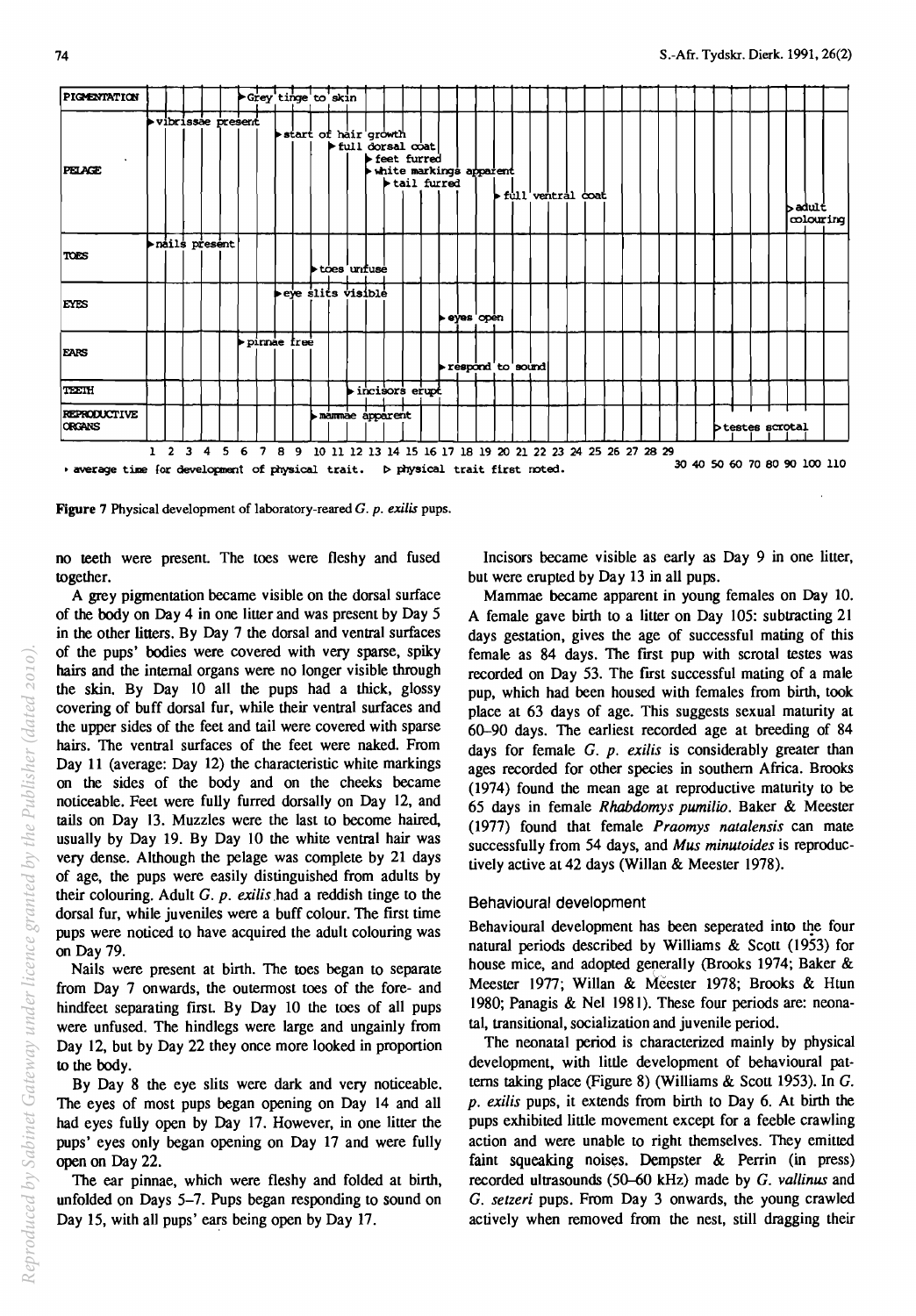

<sup>~</sup>average time for development of behavioural trait. I>behavioural trait first roted. I>time period over Idlich weaning occurs.

Figure 8 Behavioural development of laboratory-reared G. p. *exilis* pups.

bodies on the ground. At an average age of three days the pups could right themselves. On Day 5 the grey tinge preceding hair growth was visible and by Day 6 the ear pinnae were free. Suckling occurred throughout the neonatal period. No behavioural patterns developed during this period that were not present at birth, except for the appearance of 'nipple-clinging' in some pups, although most pups first exhibited this behaviour in the lransition period. This may not have been true nipple-clinging, but rather a consequence of disturbance of suckling females.

The transition period includes the development of body fur, responding to audible sound. walking and running (Williams & Scott 1953) and ends just before the eyes open. It extends from Day 7 to Day 13 in G. p. *exilis* pups. Suckling continued during this period, and the average time for the appearance of 'nipple-clinging' behaviour, which was present throughout this period, was Day 7. Stutterheim & Skinner (1973) and Dempster & Perrin (1989) state that nipple-clinging does not occur in G. *p. paeba.* Their statement may have been prompted by the fact that nipple-clinging is not evident at birth and that G. *p. paeba* mouthcarries as well as nipple-clings, as does *Tatera brantsii*  (Meester & Hallett 1970). However, it is likely that what was observed in this study was not true nipple-clinging but reaction to disturbance.

Several behavioural developments, notably walking and grooming, accompanied the physical changes which occurred during this period. Climbing developed before walking and was common on Day 8. The average time for the development of walking was Day 12. The first grooming behaviour in the form of face-washing occurred as early as Day 12, although pups frequently overbalanced while

attempting to wash. At first, the fore-paws were passed over the muzzle; as this behaviour became more developed (during the socialization period), the fore-paws were licked and passed over the head and the face. Hearing did not develop during the lransition period in G. p. *exilis,* the average time for response to sound being Day 16. However, the boundary between the transition and socialization period could be regarded as the time when eyes begin to open (Day 14), or the time when they are fully open (Day 17). The former definition was arbitrarily used in this study.

The socialization period begins with the opening of the eyes and ends with weaning. During this period exploratory behaviour increases and social interactions with litter mates occur (Williams & Scott 1953). It began on Day 14 in G. p. *exilis* and ended on Day 30, when weaning was finally completed. Most pups' eyes began to open on Day 14 and were fully open on Day 17. Depth perception was noted first on Day 20. By Day 16, most pups were actively exploring their surroundings. On Day 14, pups could sit on their haunches without falling over and on Day 16 hopping was observed for the first time. Hopping appears to be the most common method of locomotion in G. p. *exilis* when moving long distances, as evidenced by tracks on the study grid. During this period face-washing became more accomplished, and body grooming was noted for the first time on Day 19. Scratching of the head and body with the hind-toes was first noted on Day 14. Sandbathing, as described by Stutterheim & Skinner (1973), was seen for the first time on Day 20. Digging was observed on Day 17. Social interactions with litter mates included grooming of litter mates, first observed on Day 19, and naso-anal investigations of each other (Day 20). The first agonistic behaviour was seen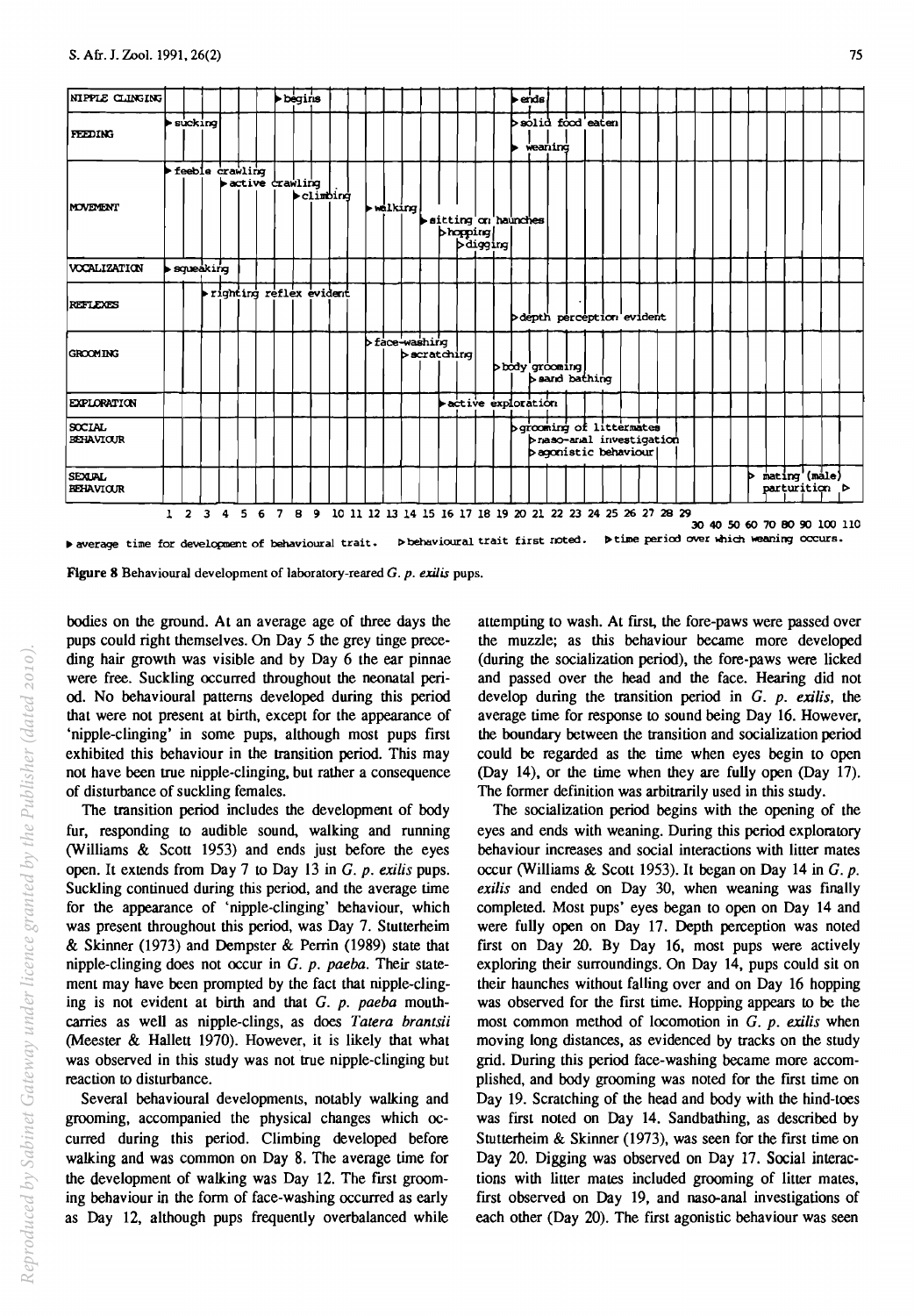on Day 21. Two pups 'lunged' vigorously at each other's faces, with much squeaking, but no wounds were inflicted.

The determination of the time of weaning presents difficulties, as suckling does not stop abruptly, but gradually lessens and eventually ceases altogether. Baker & Meester (1977) defmed weaning in *Praomys natalensis* as the time when solid food was first eaten; however, some suckling was observed subsequent to that. Weaning was observed to occur over a period of 12 days in *Desmodillus auricularis*  (Nel & Stutterheim 1973). G. *p. exilis* pups were seen to hold empty seed husks and scraps of paper in their forepaws on Day 19, but definite ingestion of solid food was not observed until Day 20. This was regarded as the beginning of weaning. The mass loss which the pups underwent on Days 20 and 21 (see Figure 1) appears to be associated with weaning. 'Nipple-clinging', which had gradually been lessening, was observed for the last time on Day 20. Suckling became less frequent before solid food was eaten, but nevertheless continued after Day 20. Infrequent suckling was observed until Day 30, which marked the end of weaning.

The juvenile period is characterized by initiation of some adult behaviour patterns, with the exception of sexual and parental behaviour (Williams & Scott 1953). It begins on day 30 in G. *paeba* and ends with the attainment of sexual maturity. The end of this period is difficult to establish with the limited data available, but it may occur as early as Day 53, when the first male with scrotal testes was observed. The first successful mating (i.e. resulting in a litter) of a male pup occurred on Day 63. Males appear to reach sexual maturity before females.

A between-species comparison of developmental characteristics (Table 1) shows that G. *p. exilis* pups develop slowly compared with the other species, with the exception of *Desmodillus auricularis.* The slower development of *Gerbillurus* species may be due to the fact that they bear young in protected underground nests. Nel & Stutterheim (1973) also refer to the survival value of underground nests.

The growth rate of G. *p. exilis.* up to 90 days, was 0,3 g/ day, while that of G. *p. paeba* was 0,4 g/day (Dempster & Perrin 1989). The slower growth rate of G. *p. exilis* is unlikely to be the reason for its slower development (Table I), since Neal (1990) found that post-natal growth rate of neonates was independent of development rate from con-

**Table 1** Comparison of development in seven rodent species

ception, both in altricial and precocial species. Although the growth rates of G. *vallinus* (O,4g/day) and that of G. *setzeri*  (O,7g/day) differed, the rate of physical and behavioural development was similar in the two species (Dempster & Perrin, in press).

#### **Conclusions**

G. *p. exilis* bears small litters of altricial young. Growth is comparatively slow. Although most physical attributes are present 20 days after birth, it takes 60-90 days to reach sexual maturity and 102 days to reach mean adult field mass. Of the physical measurements, mass is the most accurate, with head/body length being the most difficult to measure accurately. Generally, the Alexandria dunefield subspecies G. *p. exilis* appears to be larger than G. *p. paeba*  specimens mentioned by Smithers (1971) or De Graaff (1981). Although captive and wild individuals appear to be similar in mass at weaning, wild individuals experience large fluctuations in mass after weaning, whereas the mass values of captive gerbils are much more constant, possibly as a result of their more uniform environmental conditions.

Physical and behavioural development are also slow, with weaning beginning at three weeks and lasting approximately 10 days. The most important periods in the development of gerbil pups are: (i) approximately Day 12, when the motor abilities become well developed and walking, running, sitting up, grooming and scratching behaviour all appear within a few days and (ii) the opening of the eyes on Day 17, after which exploration and social behaviour follow rapidly. Meester (1960) found two similar 'critical periods' in the development of multimammate mice and Brooks & Htun (1980) note that behavioural development in *Rattus exulans* proceeds rapidly once the eyes have opened.

Males seem to reach sexual maturity before females, both sexes taking considerably longer than many other *Gerbillurus* species to reach maturity. Despite relatively slow sexual development, G. *p. exilis* females can produce up to three litters per breeding season (Ascaray 1986).

## **Acknowledgements**

We thank Dr R. Randall, and two referees for constructive criticism. This study was made possible by funds from the

| Developmental<br>character | Mean age of appearance (days) |                              |                            |                           |                                        |                                 |                                    |
|----------------------------|-------------------------------|------------------------------|----------------------------|---------------------------|----------------------------------------|---------------------------------|------------------------------------|
|                            | Mus<br>minutoides             | 2<br>Thamnomys<br>dolichurus | 3<br>Praomys<br>natalensis | 4<br>Rhabdomys<br>pumilio | 5<br>Desmodillus<br><i>auricularis</i> | 6<br>Gerbillurus<br>paeba paeba | <b>Gerbillurus</b><br>paeba exilis |
| Walking                    | $8 - 9$                       | 7                            | 9                          | 8                         | 15                                     | $7 - 14$                        | 12                                 |
| Eyes open                  | 12                            | 10                           | 15                         | 7                         | 22                                     |                                 | 17                                 |
| Beginning of<br>weaning    |                               | 19                           | 20                         | 10                        | 21                                     | 15                              | 20                                 |
| End of<br>weaning          | 17                            | 26                           |                            | 16                        | 33                                     | 30                              | 30                                 |

Sources: 1. Willan & Meester 1978; 2. Panagis & Ne1 1981; 3. Baker & Meester 1977; 4. Brookes 1974; 5. Nel & Stutterheim 1973; 6. Dempster & Perrin 1989; 7. This study.